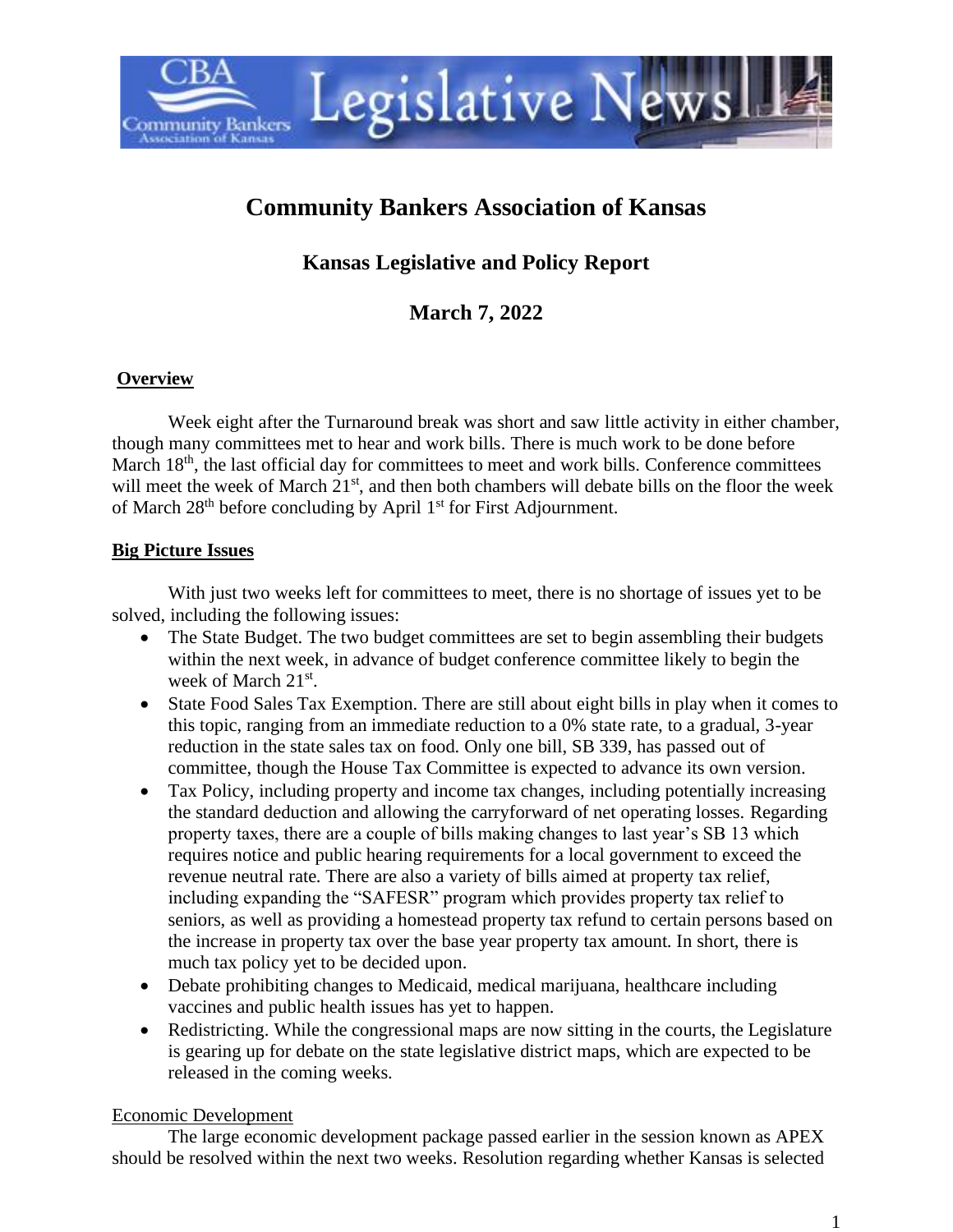will have significant impact. If selected, over \$1.0 billion in revenue is removed from other tax reduction and spending consideration. If Kansas is not selected, the legislative interest in both spending and tax cutting will intensify making the conclusion of the session more complex.

# February Tax Receipts

• February's tax collections continued to exceed estimates and totaled \$502.5 million, \$18.7 million above estimates. This is 10.2% above February 2021 collections. With each month's revenues continuing to exceed estimates, Governor Kelly continues urging the Legislature to pass a bill eliminating the state sales tax on food.

# More Constitutional Amendments

- The list of potential constitutional amendments to be placed on the 2022 ballots continues to grow. In addition to the anti-abortion amendment on the August ballot, there are a handful of other amendments that could be added to either the primary or general ballots. It is unlikely any advance:
	- o HCR 5022 would propose a constitutional amendment requiring that a sheriff be elected in each county (with the exception of Riley County).
	- o HCR 5014 would propose a constitutional amendment that provides for legislative oversight of rules and regulations adopted by executive branch agencies and officials.
	- o SCR 1620 would require a supermajority for passage of certain bills for new or increased state taxes.
	- o SCR 1621 would provide for Senate confirmation of State Supreme Court Justices and abolish the Supreme Court Nominating Commission.
	- o SCR 1622 would provide for the direct partisan election of State Supreme Court Justices and abolish the Supreme Court Nominating Commission.

# **Financial Institutions Related Issues**

## Committee Activity This Past Week

- The various TEFFI bills continue advancing through the process and one in particular, SB 337, was the first to make it across the finish line when the Governor signed it on February  $25<sup>th</sup>$ . Other financial institutions bills that passed either chamber last week continue moving forward with hearings both this past week and next, including both Senate bills 335 and 483.
- There was one bill heard in Senate Local Government, SB 510, of some interest to financial institutions. SB 510 would enact the Kansas vacant property act to prohibit municipalities from imposing any fees or registration requirements on unoccupied residential or commercial property.
	- o Financial institution proponent concerns focused on how lien holders cannot do anything until foreclosure, so vacant property remains vacant while they will have to pay fees. Proponents included the KBA, Heartland Credit Union Association, Kansas Association of Realtors, Kansas Manufactured Housing Association, and Associated Landlords of Kansas. KBA's testimony and proposed amendment for the bill can be found here: [http://kslegislature.org/li/b2021\\_22/committees/ctte\\_s\\_loc\\_govt\\_1/misc\\_docume](http://kslegislature.org/li/b2021_22/committees/ctte_s_loc_govt_1/misc_documents/download_testimony/ctte_s_loc_govt_1_20220303_02_testimony.html) [nts/download\\_testimony/ctte\\_s\\_loc\\_govt\\_1\\_20220303\\_02\\_testimony.html](http://kslegislature.org/li/b2021_22/committees/ctte_s_loc_govt_1/misc_documents/download_testimony/ctte_s_loc_govt_1_20220303_02_testimony.html)
	- o Opponents included the League of Municipalities and the City of Topeka.

# Housing Bills

• No movement on the housing bills this week.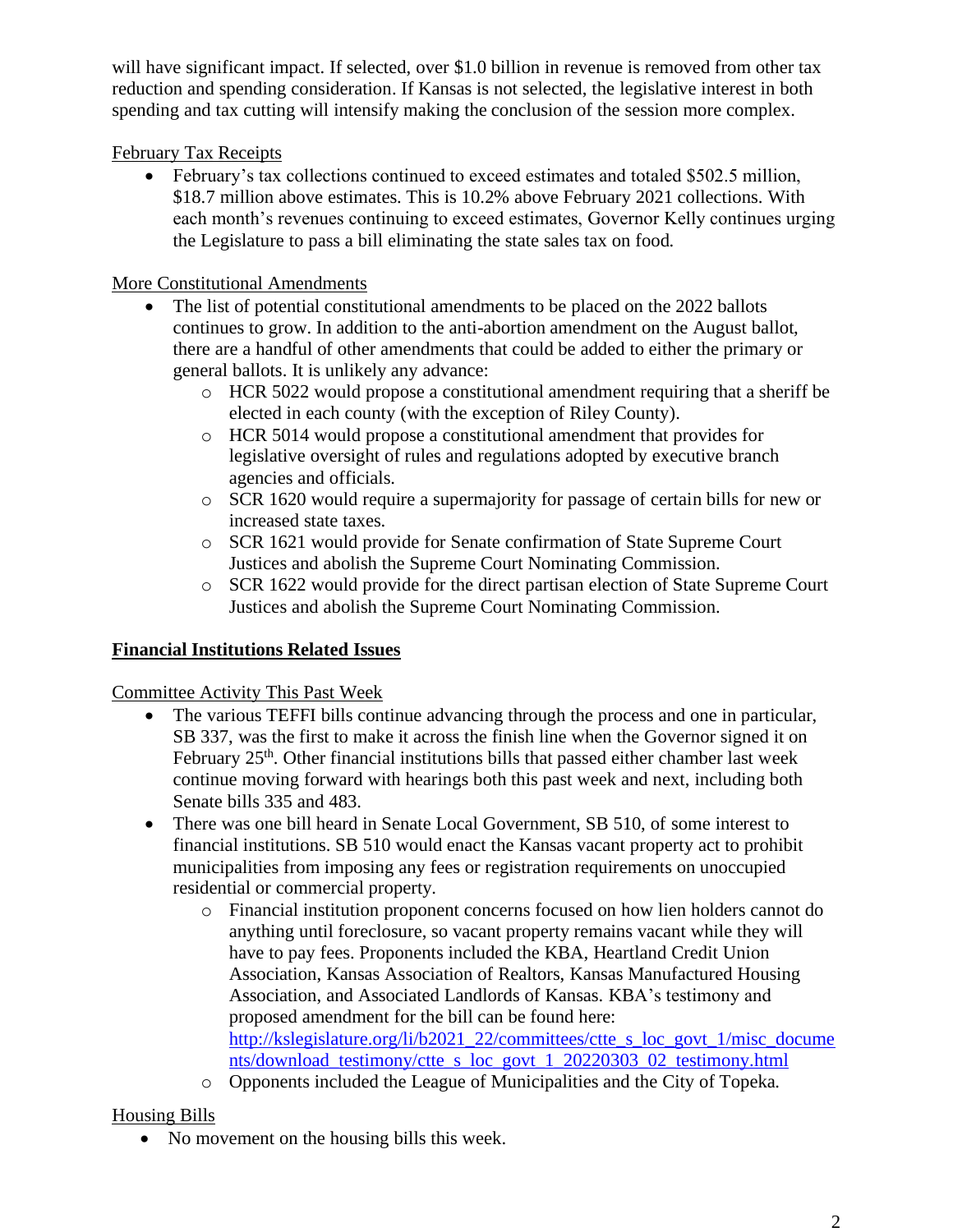- SB 369: Establishing the Kansas affordable housing tax credit act providing income, privilege, and premium tax credits for qualified low-income housing projects.
	- o SB 369 is essentially state enactment of the federal low-income housing tax credit statute.
	- o Passed out of Fed and State Affairs and combined with SB 375 into Sub for HB 2212.
	- o On General Orders.
- SB 375: Enacting the Kansas housing investor tax credit act and expanding Kansas housing programs to facilitate economic development by providing tax credits for investment in residential housing projects in underserved rural and urban communities to accommodate new employees and support business growth.
	- o Passed out of Fed and State Affairs, combined with SB 369 into Sub for HB 2212.
	- o On General Orders.
- SB 376: Expanding Kansas housing programs to facilitate economic development by broadening the Kansas rural housing incentive district act to allow use of bond proceeds for construction of residential dwellings and buildings and to include the city of Topeka, increasing availability of loans or grants to rural communities for moderate income housing, establishing a program for urban communities for moderate income housing and permitting housing developments to include manufactured or modular housing.
	- o Passed out of Senate Fed and State Affairs.
	- o On General Orders.

### Active Bills

Any new bills are in **bold**.

- SB 400 (now Sub for SB 400): Updating certain requirements and conditions relating to the creation, modification, and termination of trusts in the Kansas uniform trust code and updating the definition of resident trust for tax purposes.
	- $\circ$  Worked in FI&I on February 17<sup>th</sup>.
	- o As discussed during the hearing, the first two sections of the bill were removed to address the conferees' concerns, and also amends the definition of resident trust.
	- o Summary of the bill as amended: [http://kslegislature.org/li/b2021\\_22/measures/documents/supp\\_note\\_sb400\\_01\\_0](http://kslegislature.org/li/b2021_22/measures/documents/supp_note_sb400_01_0000.pdf) [000.pdf](http://kslegislature.org/li/b2021_22/measures/documents/supp_note_sb400_01_0000.pdf)
	- $\circ$  In short, the two sections that were removed included the provision for opting out of the rule against perpetuities as well as the decanting statute. The Judicial Council will continue to study these sections and the Legislature may address these issues in the future.
	- o Passed the Senate 40-0.
	- o Hearing in House FIRD Monday, 3/7.
- SB 483: Increasing criminal penalties for theft and criminal damage to property involving remote service units such as automated cash dispensing machines and automated teller machines.
	- o Heard in Senate Judiciary and passed out of Senate Judiciary on 2/18. No amendments.
	- o CBA provided written testimony in support. KBA and Heartland Credit Union Association testified in support.
	- o Passed the Senate 40-0.
	- o Hearing in House Judiciary Monday, 3/7. CBA will submit written proponent testimony.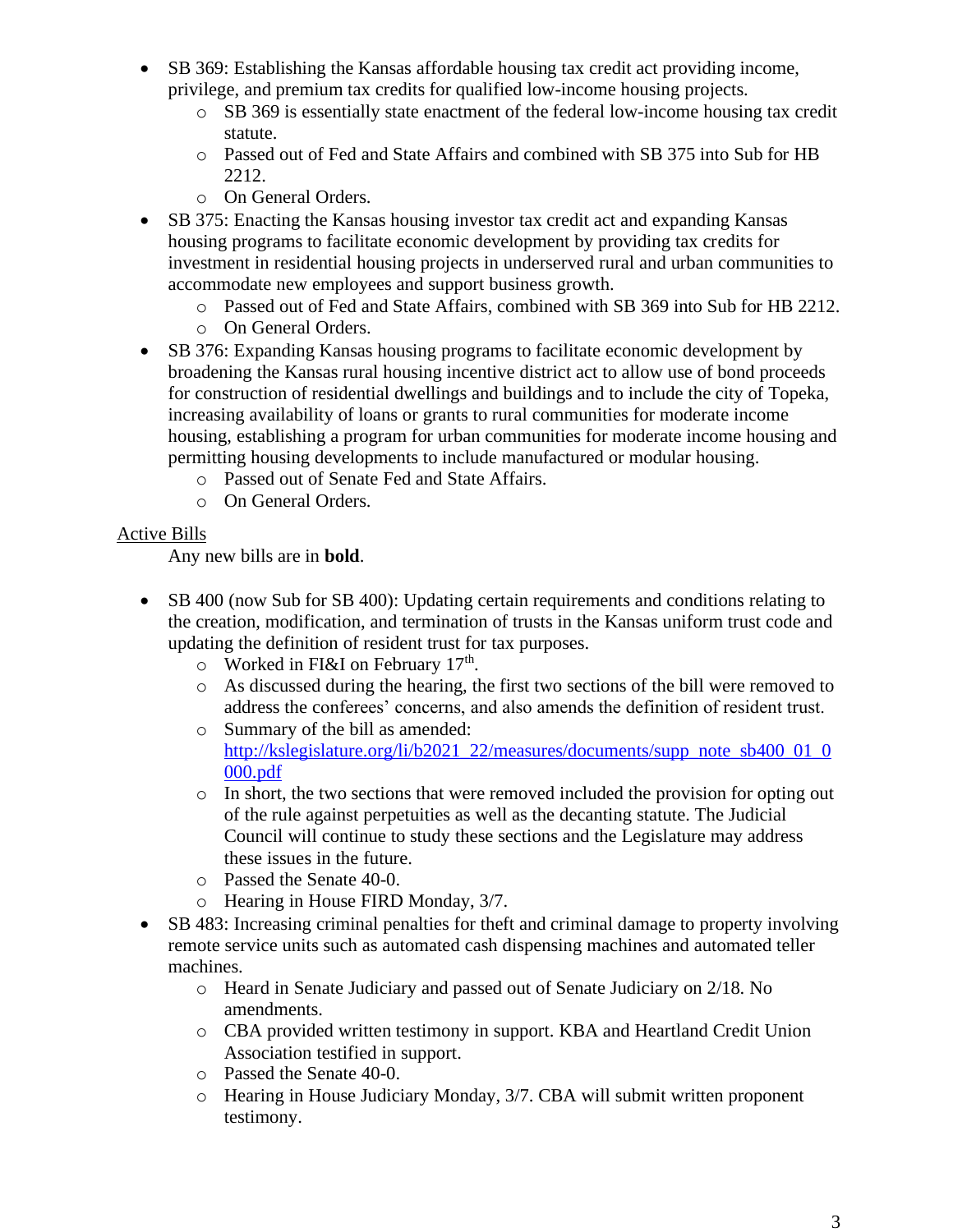- SB 335 KBA health plan bill: Exempting certain business entities that provide health insurance in the state but are not subject to the jurisdiction of the commissioner of insurance from payment of the annual premium tax.
	- o Passed the Senate 34-0 February 17<sup>th</sup>.
	- o Heard in House Insurance Wednesday, March 2<sup>nd</sup>.
- HB 2568 KMBA bill from the 2021 Session: Amending the Kansas mortgage business act by providing for mortgage business work at remote locations, license and registration renewal or reinstatement procedures, surety bond requirements and evidence of solvency and net worth and requiring notice when adding or closing branch offices.
	- o Hearing in House FIRD 1/31.
	- o Proponents included OSBC, Zillow, Rocket Mortgage, and the Mortgage Bankers Association.
	- o Passed out of committee 2/9.
	- o Passed the House 118-3 on 2/23.
	- o Hearing in Senate FI&I on Wednesday, 3/9.
- HB 2268: Enacting the Kansas rural home loan guarantee act and authorizing the state treasurer to guarantee a certain portion of rural home loans made by financial institutions and report to the legislature regarding such loan guarantees.
	- o The bill was amended and passed out of House FIRD.
	- o Farm Bureau and the Kansas Corn Growers' Association requested an amendment that does the following:
		- Makes KHRC as opposed to the State Treasurer the administrator of the act.
		- Modifies the guaranteed amount specified for a certain portion of loans with moneys from the State Housing Trust Fund.
		- Establishes a limit on the total amount of such loan guarantees at \$2 million.
		- Requires fees and charges imposed by KHRC and other moneys received by KHRC to be remitted and credited to the Fund.
	- o Blessed and remains alive for the remainder of Session.

## TEFFI Bills

- SB 337: Converting the conditional charter issued for the pilot program under the TEFFI Act to a full TEFFI charter.
	- o Signed by the Governor on 2/25.
- HB 2489: Companion bill to SB 334.
	- $\circ$  Passed the House 120-0 on February 16<sup>th</sup>.
	- o Heard in Senate FI&I on 3/3.
- SB 377: Authorizing TEFFI insurance companies within the captive insurance act and providing for the requirements and operations thereof.
	- $\circ$  Passed the Senate 36-3 on February 15<sup>th</sup>.
	- o Hearing in House FIRD Wednesday, 3/9.
- HB 2547: Authorizing TEFFI insurance companies within the captive insurance act and providing for the requirements and operations thereof.
	- o Passed the House 120-1 on 2/23.
	- o Hearing in Senate FI&I Tuesday, 3/8.